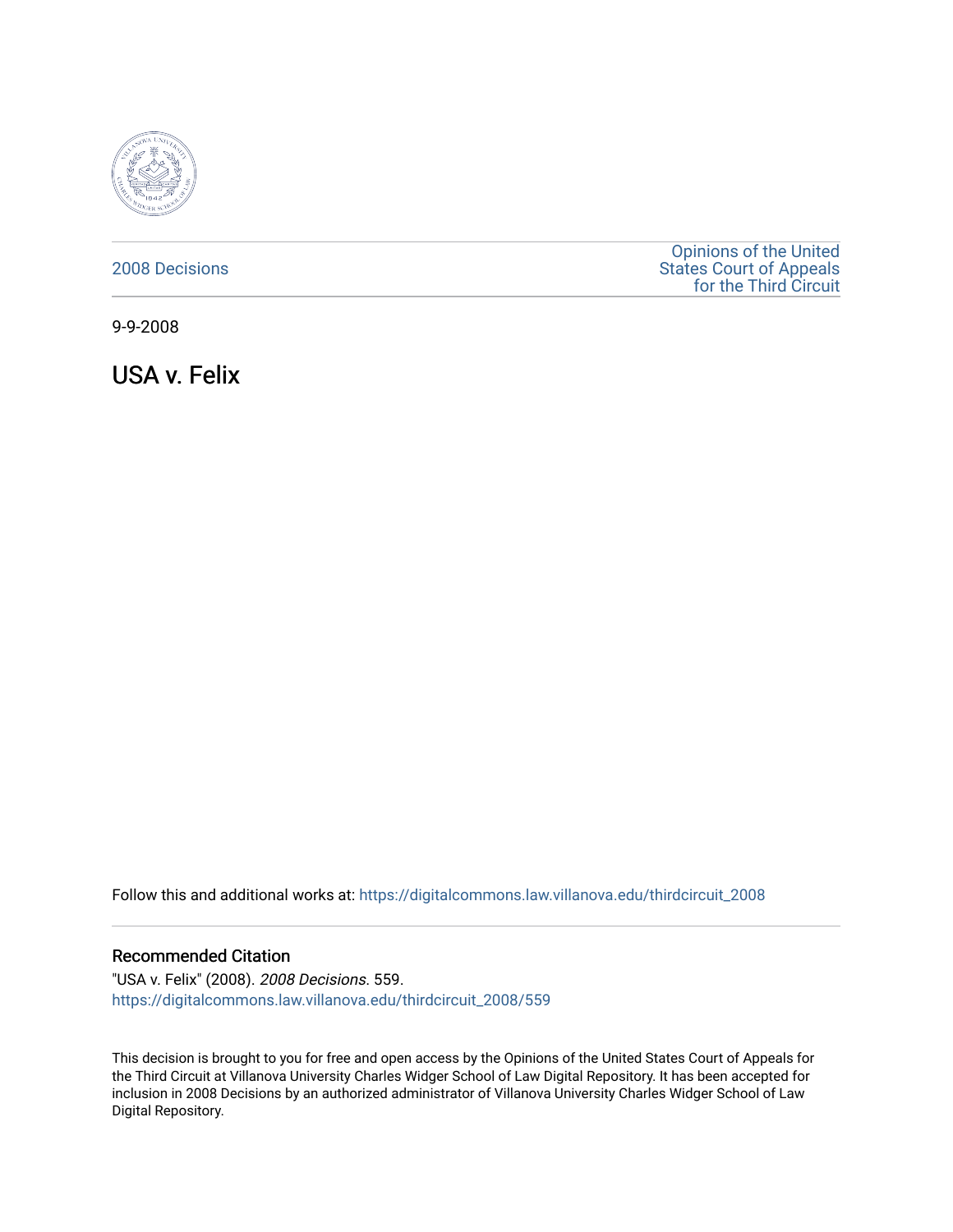### NOT PRECEDENTIAL

# UNITED STATES COURT OF APPEALS FOR THE THIRD CIRCUIT

#### No. 05-1988

### UNITED STATES OF AMERICA

v.

## JULIO FELIX,

Appellant

Appeal from the United States District Court for the District of New Jersey (Crim. No. 04-cr-00304) District Judge: Hon. William J. Martini

Before: McKEE and ROTH, Circuit Judges*,* and O'NEIL,<sup>\*</sup> District Judge

Submitted pursuant to Third Circuit LAR 34.1(a) May 12, 2008

(Opinion filed: September 9, 2008)

### OPINION

McKEE, Circuit Judge.

Julio Felix appeals the district court's judgment of conviction and sentence.

Felix's counsel has filed a motion to withdraw as counsel and submitted a brief pursuant

The Honorable Thomas N. O'Neil, Senior District Judge, United States District \* Court for the Eastern District of Pennsylvania, sitting by designation.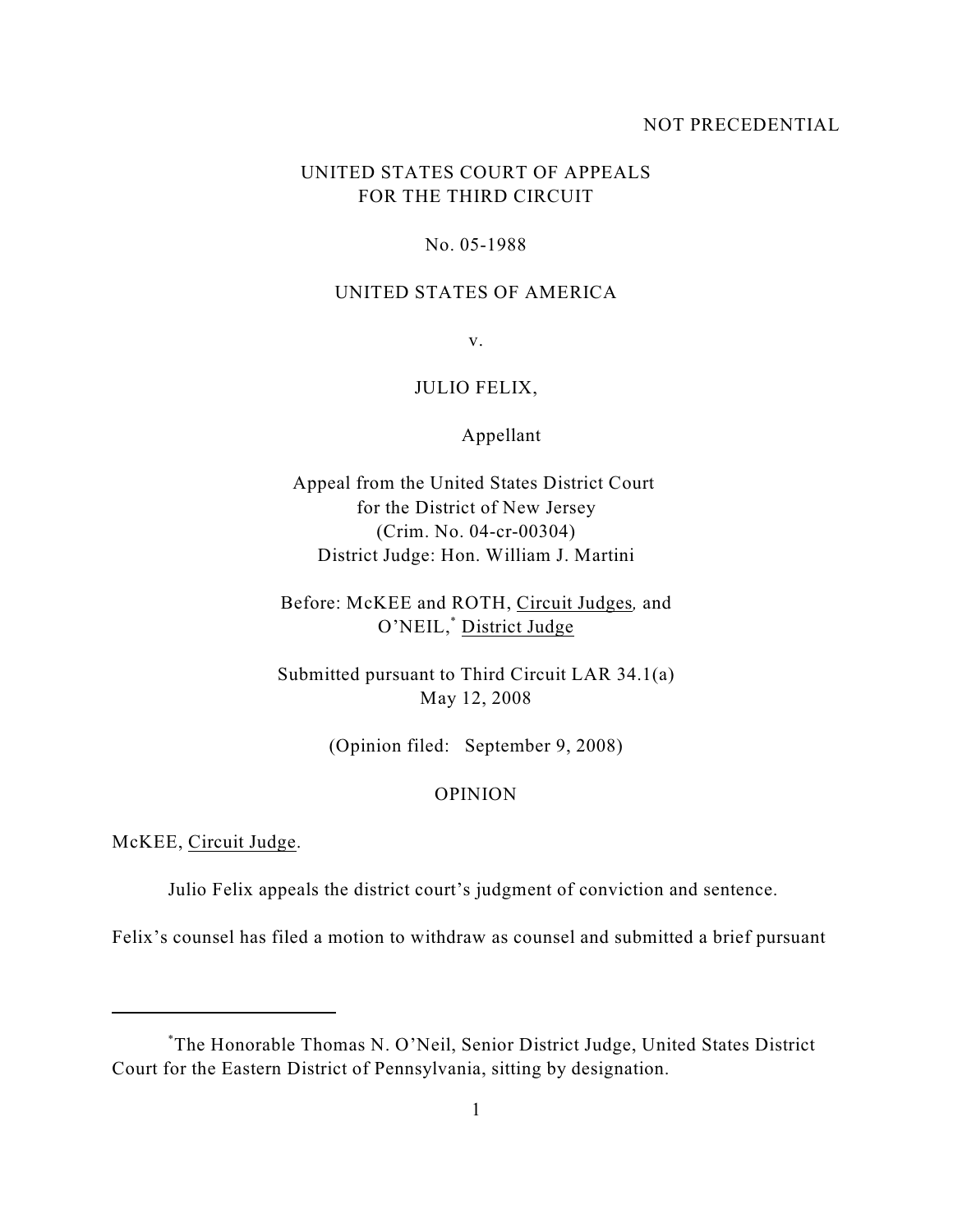to *Anders v. California*, 386 U.S. 738 (1967), asserting that Felix's appeal raises no nonfrivolous issues. Felix has also filed a *pro se* brief. For the reasons that follow, we will affirm.

**I.**

Because we write primarily for the parties, we note only the facts and procedural history that are helpful to our brief discussion.

Under *Anders*, if, after review of the record and a conscientious investigation,

counsel is convinced that the appeal presents no issue of arguable merit, he/she may file a brief referring to anything in the record that could conceivably support an appeal, and then ask leave to withdraw. 386 U.S. at 741-42. To satisfy the *Anders* requirement, counsel must "satisfy the court that he or she has thoroughly scoured the record in search of appealable issues" and then "explain why the issues are frivolous." *United States v. Marvin*, 211 F.3d 778, 780 (3d Cir. 2000) (citation omitted). We have stated that:

The Court's inquiry when counsel submits an *Anders* brief is thus twofold: (1) whether counsel adequately fulfilled [Third Circuit LAR 109.2's] requirements; and (2) whether an independent review of the record presents any nonfrivolous issues.

*United States v. Youla*, 241 F.3d 296, 300 (3d Cir. 2001). We exercise plenary review in determining whether an appeal is wholly frivolous. *Penson v. Ohio*, 488 U.S. 75, 80 (1988).

#### **II.**

In his *Anders* brief, counsel considered: (1) the district court's denial of the motion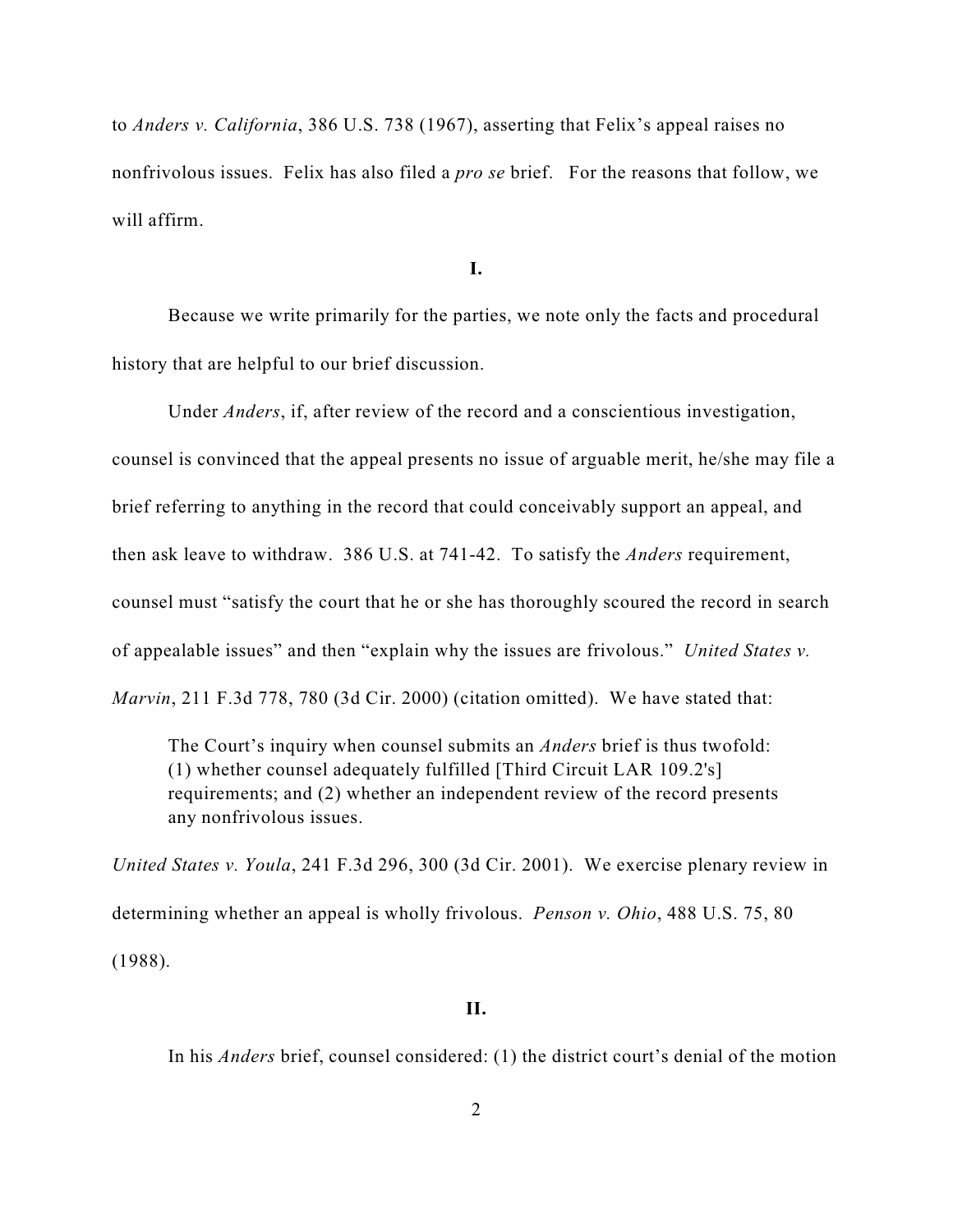to produce grand jury testimony; (2) the district court's denial of the motion to produce *Brady* material; (3) the district court's denial of the motion for information relating to Felix's identification; (4) the district court's denial of the motion to identify cooperating witnesses or provide their photographs; (5) the district court's denial of the suppression motion; (6) the district court's denial of the motion for production of statements; (7) the district court's reservation of a decision on Felix's suppression motion; and (8) the district court's denial of the motion challenging the admissibility of prior convictions. Counsel concluded that none of these rulings raised meritorious issues for appeal. We agree.

Counsel also considered possible sentencing issues. Felix had a Total Offense Level 32 and a Criminal History Category I, yielding a Guideline range of 121 to 151 months. However, a mandatory minimum sentence of 10 years applied. 21 U.S.C. §  $841(a)(1)(A)$ . The government argued for a sentence toward the upper Guideline range. However, the district court, considered that Felix was a first time offender at age 49 and rejected the government's request because it was excessive. The court also expressed the view that the 10 year mandatory minimum was excessive as applied to Felix. However, the court had no authority to impose anything less, and therefore sentenced Felix to a period of incarceration of 120 months. That was one month less than the advisory Guideline range. *See, United States v. Rita*, U.S. , 127 S.Ct. 2456, 2465 (2007).

Felix has requested that counsel raise an ineffective assistance of counsel claim as to both his original lawyer and his appointed trial counsel. However, current counsel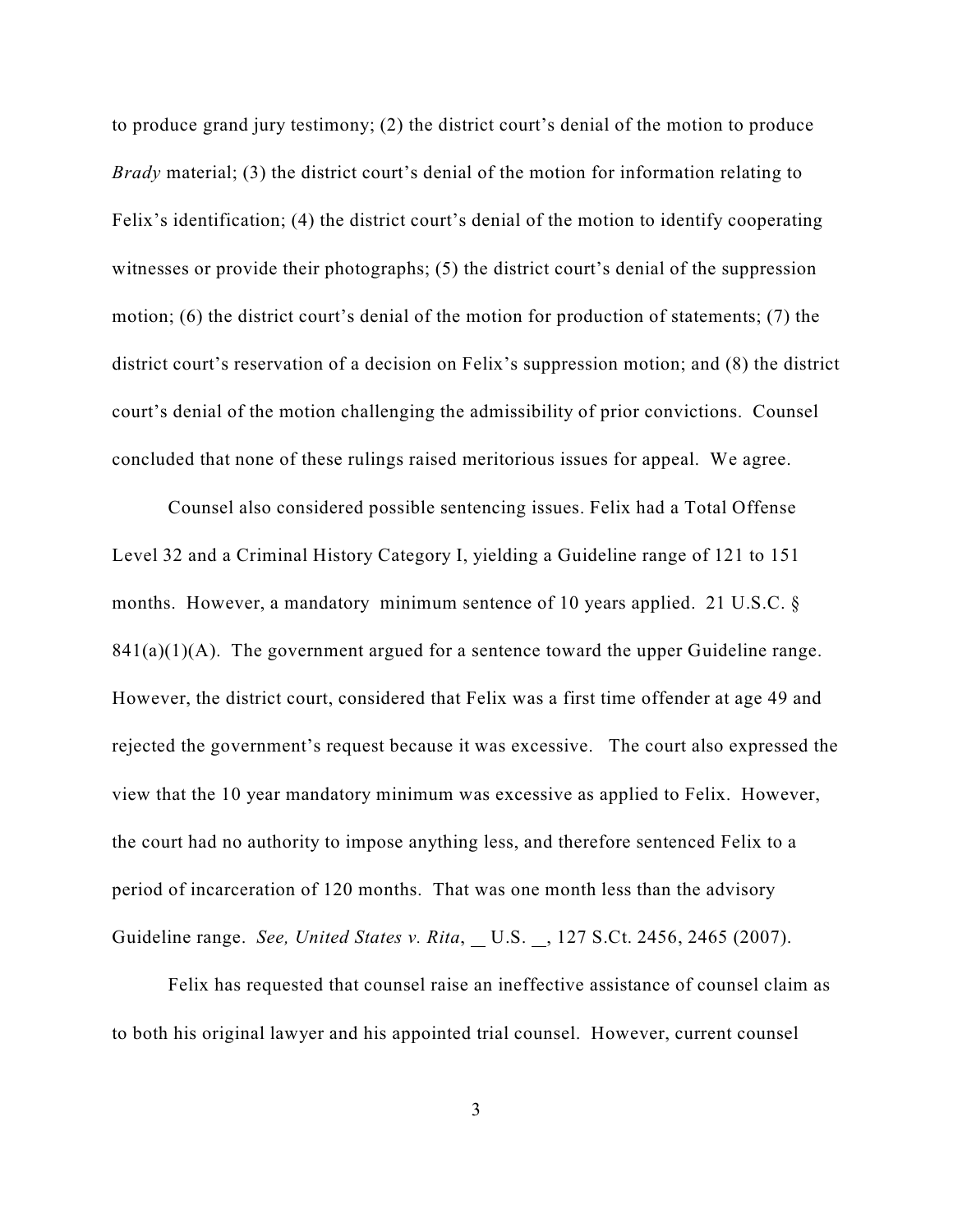correctly notes that such claims are not appropriate for a direct appeal. Rather, they must be raised in a collateral habeas proceeding. *See United States v. Jake*, 281 F.3d 123, 132 n.7 (3d Cir. 2002) ("[W]e have stated repeatedly that Sixth Amendment claims of ineffective assistance of counsel should ordinarily be raised in a collateral proceeding pursuant to 28 U.S.C. § 2255 rather than on direct appeal.") (citing cases).

#### **III.**

As noted, Felix has filed his own *pro se* brief raising five issues. First, Felix contends that the government, in its opening and summation, improperly vouched for the credibility of Hugo Agudelo, a key cooperating witness. Felix claims that in summation and again in rebuttal, the government argued that the jury should not believe Agudelo's testimony because telling the truth was in his self-interest under his plea agreement. In its rebuttal summation, the government contended that phone records were "hard to cross [examine]," thereby corroborating Agudelo. Supp. App. 65. Felix never objected to these comments. Therefore, he has to demonstrate plain error. *United States v. Richards*, 241 F.3d 335, 341-42 (3d Cir. 2001).

A prosecutor's comments constitute improper vouching only if "the prosecutor . . . assure[s] the jury that the testimony of a Government witness is credible[,]" and "[if] this assurance [is] based on either the prosecutor's personal knowledge or other information not contained in the record." *United States v. Harris*, 471 F.3d 507, 512 (3d Cir. 2006). Here, the government did neither. Rather, the prosecutor used an appropriate argument to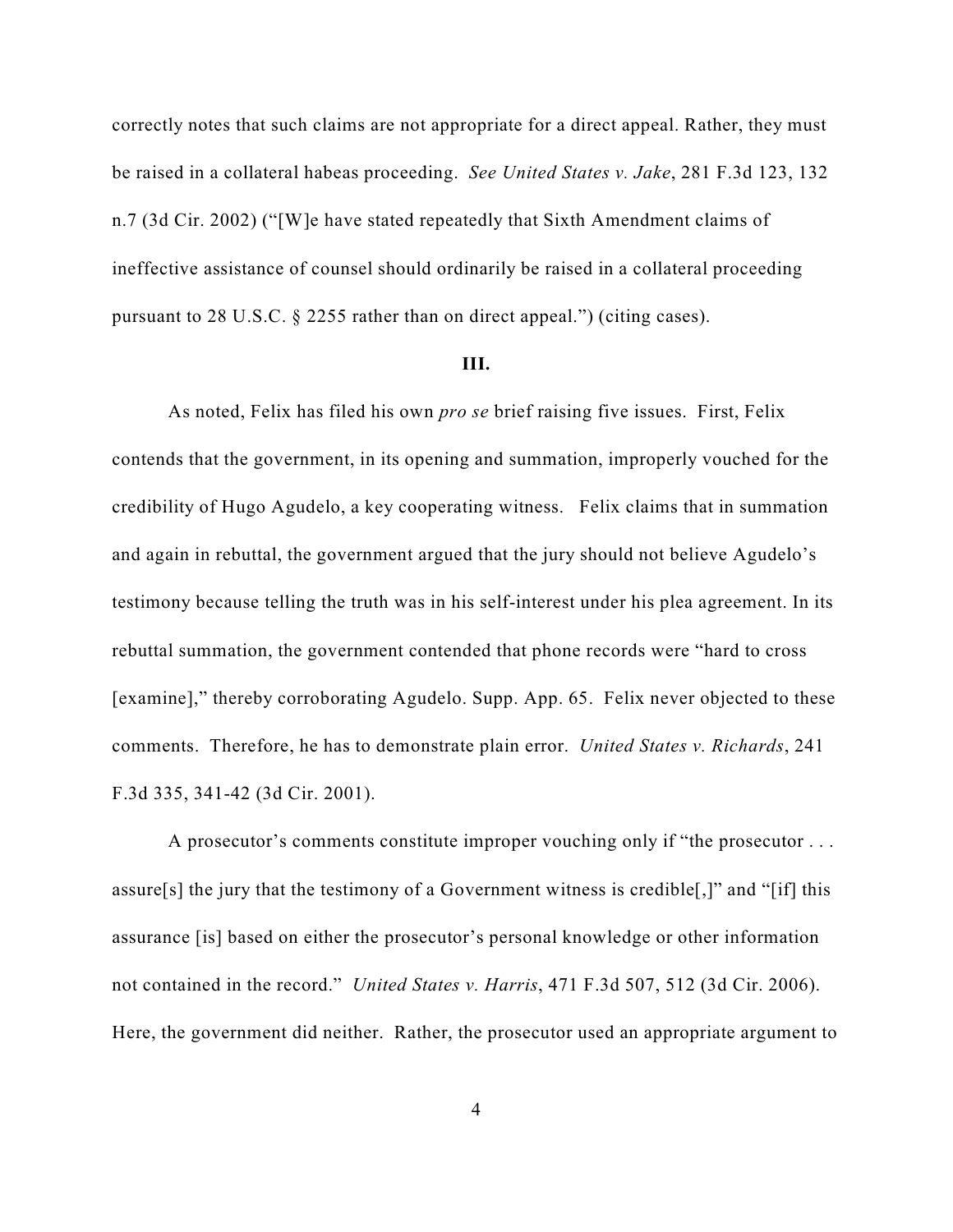suggest that Agudelo was telling the truth. *United States v. Lore*, 430 F.3d 190, 212 (3d Cir. 2005) (rejecting claim that argument constituted improper vouching where "throughout the comments . . . the prosecutor referenced the corroborating evidence of record."). It was also proper for the government to argue that a cooperating witness's plea agreement provides an incentive for truthful testimony, so long as the cooperating witness has so testified or the record otherwise supports the argument. *United States v. Saada*, 212 F.3d 210, 225 (3d Cir. 2000) ("Because the prosecutor's comments as to why [the cooperators] had an incentive to tell the truth were based on the  $[e]$  evidence, they constituted proper argument and not improper vouching."). Thus, Felix's first claim is frivolous.

Second, Felix contends that the district court abused its discretion when it refused to permit him to again raise his motion to suppress when his new counsel was appointed. Felix claims that "[a]t this November 17, 2004 hearing it was adduced that Felix's newly appointed attorney . . . and the court were unaware of any Motion To Suppress that had been filed on Felix's behalf." *Pro Se* Br. at 8.

However, Felix misrepresents the record. His defense counsel stated that he "kn[e]w there were pretrial motions," but that he had previously been informed that the motions relied on the premise that Felix had given oral consent to search his apartment but had not consented in writing. In addition, the government said that a suppression motion had been made, but because the motion was only "one conclusory statement," the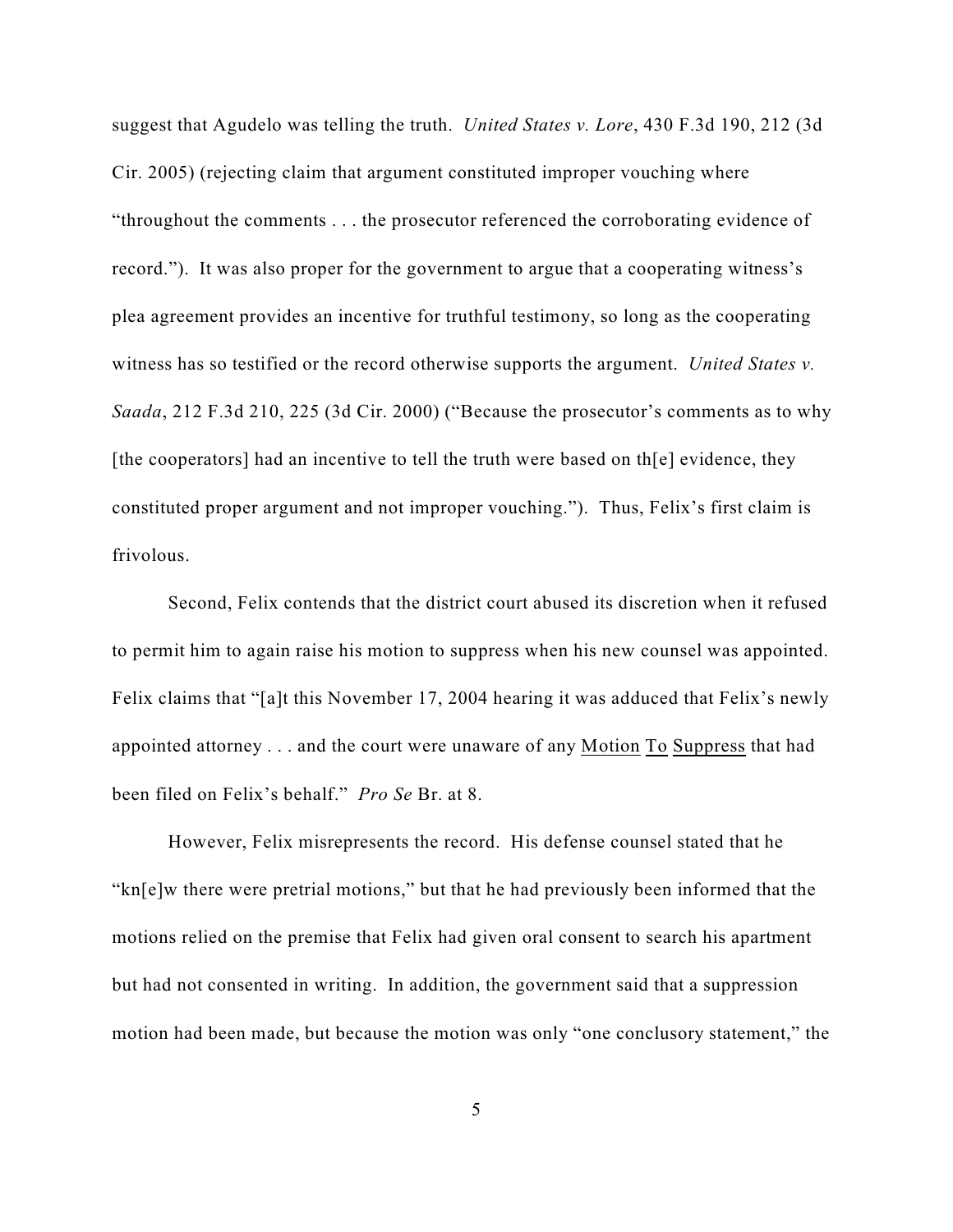district court reserved a decision and gave Felix an opportunity to submit an affidavit and evidence to support his claim that his consent had been invalid. The government also noted that when new counsel was appointed, "it's on the record that he was notified of that [motion] and given time[,]" but the additional submissions were "never made." The district court also noted that Felix "had ample opportunity through both counsel to challenge any consent that is alleged to have been given to search his apartment." *See, e.g., United States v. Richardson*, 764 F.2d 1514, 1517 (8th Cir. 1985). Therefore, Felix's second argument has no merit.

Third, Felix alleges that audiotapes of intercepted and monitored conversations were not timely sealed and were tampered with, and, therefore, should have been suppressed. However, Felix never moved to suppress the tapes on either of these grounds. He did request a hearing on their admissibility based on their audibility, but withdrew that motion after the government produced affidavits and transcripts in discovery. Thus, his argument is waived. In addition, he cannot demonstrate error, plain or otherwise, because he provides nothing to support his allegations that the tapes were improperly sealed or tampered with.

Fourth, Felix contends that his trial attorney was ineffective for failing to investigate and request the government's witnesses medical records prior to trial and for failing to investigate any of his pre-trial motions. This contention is contrary to his confirmation that he was satisfied with his counsel before the trial began. Moreover, as

6